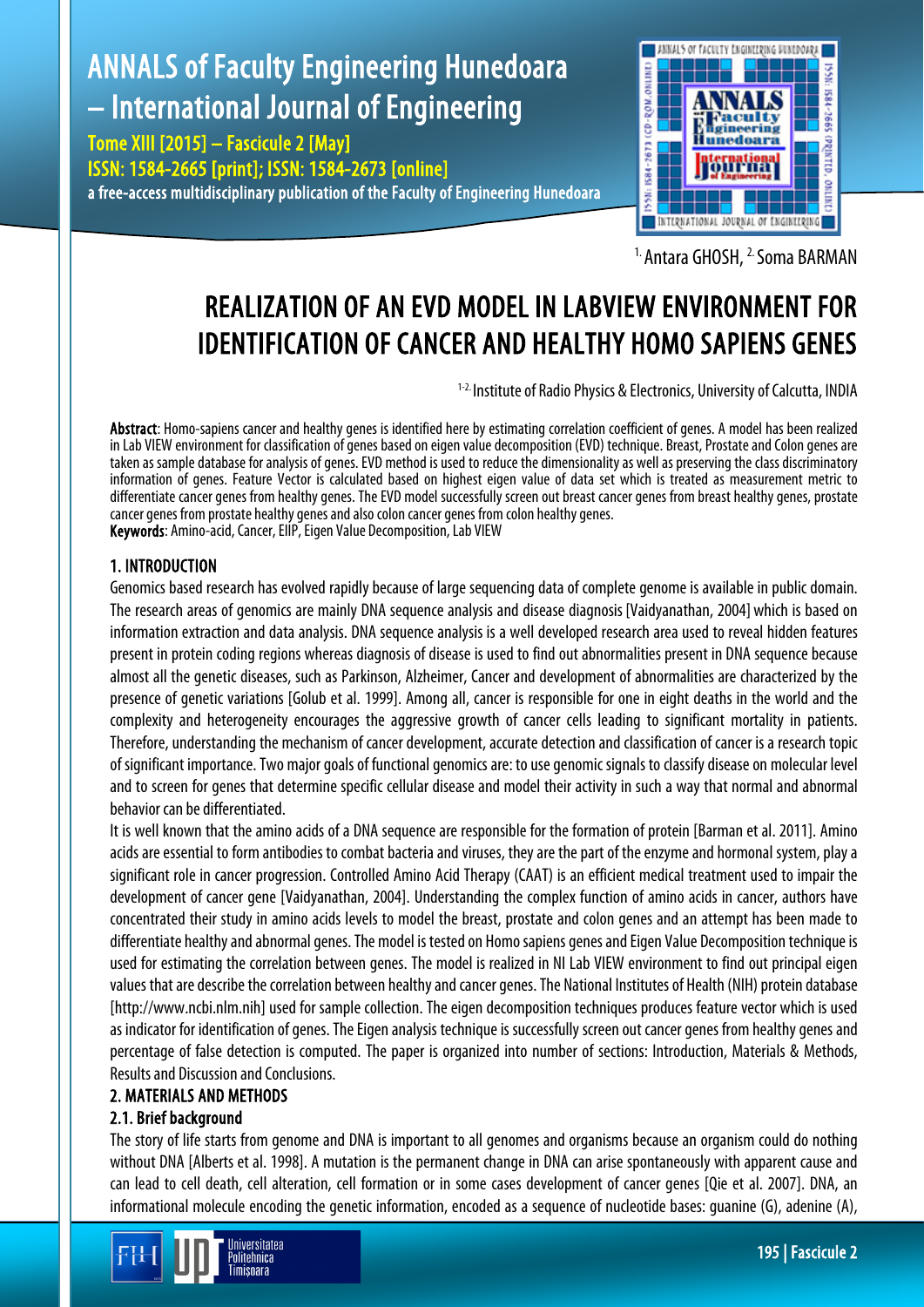thymine (T) and cytosine (C) and divided into two regions: Genes and Inter-genic spaces. A gene also can be dividing into two subregions named Exon (coding region) and Intron (non-coding region) as in Figure 1. Exons of a DNA sequence are the most information bearing part because only the exons take part in protein coding while the introns are spliced off during protein synthesis. In exon region the bases are dividing into three adjacent bases called codon which translated into amino acid and 64 possible codons generate 20 amino acids shown in Table 1. These 20 amino acids are responsible for forming proteins; deficiencies of these may leads to different types of genetic abnormalities [Barman et al. 2011].

The study of amino acids in genes presents a new horizon for cancer classification and prediction. Some amino acids are essential for the growth of tumor genes and restricting them or inhibiting them may be beneficial for curing cancer patients [Barman et al. 2011]. Digital Signal Processing (DSP) can be effectively used in genomics study with great accuracy as Genomic or Proteomic information is digital in nature. In the present study, Discrete Fourier Transform (DFT) is used for spectrum estimation of genes and EVD model is realized for computation of similarity score between healthy and cancer genes. As gene sequences comprise of long chain of amino acids, eigen value decomposition technique is judiciously selected here to reduce the computational complexityof the process.



Figure 1. DNA is organized into genes and each gene contains the information to make a protein

#### 2.2. Methodology

Almost all human genetic diseases such as cancer and development of abnormalities are characterized by the presence of genetic variation, it is a challenging problem to the researchers to find out the difference of characteristic between healthy and abnormal gene [Barman et al. 2011]. Digital Signal Processing tools are more effective to process and interpret genomic signal and provide a better description for understanding the biological mechanism of cancers. Discrete Fourier Transform (DFT) technique has found to be very useful for both DNA/RNA, amino acid/protein sequence analysis [Anastassiou2001; Khare et al. 2011]. Amino acids consist of alphabets A, C, D, E, F, G, H, I, K, L, M, N, P, Q, R, S, T, V, W, Y, hence a numerical conversion technique is required to convert the alphabetic sequence into numerical sequence prior to apply DSP method [Vaidyanathan 2004]. A well known single sequence electron ion interaction pseudo potential (EIIP) mapping rule [Nair et al. 2006;

|   | Table T. List of 20 annilo acius With Codon and Elif Values |                      |                         |                   |  |  |  |  |  |  |  |
|---|-------------------------------------------------------------|----------------------|-------------------------|-------------------|--|--|--|--|--|--|--|
|   | Abbreviation                                                | <b>Amino Acid</b>    | Codons                  | <b>EllP Value</b> |  |  |  |  |  |  |  |
| A | Ala                                                         | Alanine              | GCA,GCC,GCG,GCT         | 0.0373            |  |  |  |  |  |  |  |
| C | Cys                                                         | Cystein (has S)      | TGC,TGT                 | 0.0829            |  |  |  |  |  |  |  |
| D | Asp                                                         | <b>Aspartic Acid</b> | GAC, GAT                | 0.1263            |  |  |  |  |  |  |  |
| E | Glu                                                         | Glutamic Acid        | GAA, GAG                | 0.0058            |  |  |  |  |  |  |  |
| F | Phe                                                         | Phenylalanine        | TTC,TTT                 | 0.0946            |  |  |  |  |  |  |  |
| G | Gly                                                         | Glycine              | GGA, GGC. GGG, GGT      | 0.0050            |  |  |  |  |  |  |  |
| Н | <b>His</b>                                                  | Histidine            | CAC,CAT                 | 0.0242            |  |  |  |  |  |  |  |
| I | lle                                                         | Isoleucine           | ATA, ATC, ATT           | 0.0000            |  |  |  |  |  |  |  |
| K | Lys                                                         | Lysine               | AAA, AAG                | 0.0371            |  |  |  |  |  |  |  |
| I | Leu                                                         | Leucine              | TTA,TTG,CTA,CTC,CTG,CTT | 0.0000            |  |  |  |  |  |  |  |
| M | Met                                                         | Methionine           | ATG                     | 0.0823            |  |  |  |  |  |  |  |
| N | Asn                                                         | Asparagine           | AAC, AAT                | 0.0036            |  |  |  |  |  |  |  |
| P | Pro                                                         | Proline              | CCA,CCC,CCG,CCT         | 0.0198            |  |  |  |  |  |  |  |
| Q | Gln                                                         | Glutamine            | CAA,CAG                 | 0.0761            |  |  |  |  |  |  |  |
| R | Arg                                                         | Arginine             | AGA,AGG,CGA,CGC,CGG,CGT | 0.0959            |  |  |  |  |  |  |  |
| S | Ser                                                         | Serine               | AGC,AGT,TCA,TCC,TCG,TCT | 0.0829            |  |  |  |  |  |  |  |
| T | Thr                                                         | <b>Threonine</b>     | ACA,ACC,ACG,ACT         | 0.0941            |  |  |  |  |  |  |  |
| ٧ | Val                                                         | Valine               | GTA,GTC,GTG,GTT         | 0.0057            |  |  |  |  |  |  |  |
| W | Trp                                                         | Tryptophan           | TGG                     | 0.0548            |  |  |  |  |  |  |  |
| Y | <u>Tyr</u>                                                  | <b>Tyrosine</b>      | TAC,TAT                 |                   |  |  |  |  |  |  |  |

Table 1. List of 20 amino acids with codon and EIIP values

Meher et al. 2011], based on the distribution of free electron's energy along DNA sequence is used for spectral analysis of DNA sequence [Roy and Barman 2011]. The EIIP values of 20 amino acids are displayed in Table 1.

Suppose, an amino acid chain of a gene is:  $x[n] = [M P I G S K E R P T F D]$ ;

After EIIP mapping using Table 1: x[n] = [0.0373 0.0198 0.0000 0.0050 0.0829 0.0371 0.0058 0.0959 0.0198 0.0941 0.0946 0.1263];

Spectral estimation of EIIP mapped sequence is obtained by using Discrete Fourier Transform (DFT) technique and an EVD model is realized for discriminate analysis between cancer and healthy genes. EVD has a particularly simple expression for a class of matrices often used in multivariate analysis such as correlation, covariance, or cross-product matrices and the set of eigen values of matrix is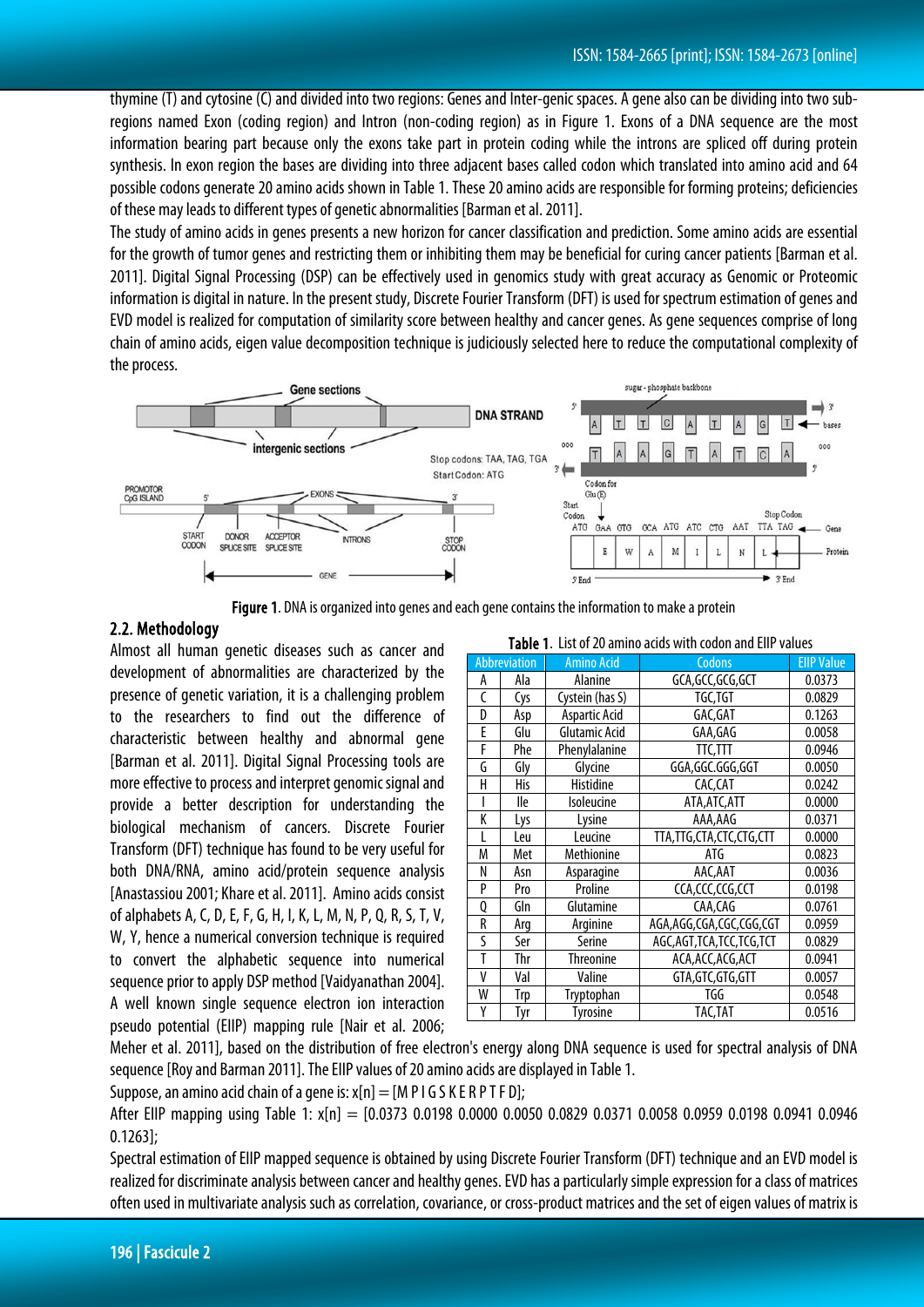also called its spectrum [Abdi et.al, 2013, Parra et.al 2003 , Yang et. al 2006]. Researchers are used mostly Principal Component Analysis (PCA) tool for classification of protein structures or to detect different features of breast cancers [Christoyianni et. al 2006, Hasan et.al 2010, Melo et.al 2003, Vipsita et. al 2011]. In this present study, EVD model is used as a linear discriminator which reduces the dimensionality but preserving as much as class discriminatory information. The discriminate analysis of genes in the present model is closely related to Principal Component Analysis (PCA).

The block representation of the Eigen Value Decomposition (EVD) model for correlation analysis of genes is depicted in Figure2 and the algorithm for the analysis is illustrated in the following steps:

1 Convert the scanned amino acid sequence into numerical form using EIIP values and compute DFT of the converted sequence using these equations:

Let,  $x(n) = a$  normal prostate/breast gene (taken as reference set) and  $y(n) = a$  normal or cancer prostate/breast gene (taken as target set). The DFT of the EIIP sequence is given by:

$$
X_{s}[k] = \sum_{n} x[n]e^{-j2\pi nk/N} \tag{1}
$$

$$
X[k] = |Xs[k]|
$$
 (2)

 $X_5[k] =$  DFT of reference sequence;  $Y_5[k] =$  DFT of target sequence;  $X[k] =$  Amplitude spectrum of  $X_5[k]$ ;

- Similarly, Y[k] = Amplitude spectrum of Y<sub>s</sub>[k]; N = Length of DNA sequence; k = 0, 1, 2, …, N-1; n = 0, 1, 2, …, N-1;
- 2 Object is represented as a cloud of points in a multi-dimension space. The centroid of the points is defined by mean. Convert X[k] and Y[k] into column matrix and obtain the mean value of X[k] and Y[k]:

$$
X = \overline{X[k]} \quad ; \quad Y = \overline{Y[k]} \tag{3}
$$

3 The mean subtracted is the average across each dimension. This produces a dataset whose mean is zero.

$$
X_{new} = X[k] - X ; Y_{new} = Y[k] - Y
$$
\n(4)

4 The degree to which the sets are correlated is represented by covariance.

$$
Covariance matrix = A = cov[Xnew, Ynew] = \begin{bmatrix} cov(x, x) & cov(x, y) \\ cov(y, x) & cov(y, y) \end{bmatrix}
$$
(5)

5 To maximize class separability by eigen decomposition technique, the principal axes involves the eigen analysis of the cross-product matrix (A), using the characteristic equation:

$$
(A - \lambda I)x = 0 \tag{6}
$$

where,  $\lambda =$  eigen-values are the solution of characteristic equation and x is the eigen vector associated with eigen value  $\lambda$ .

and  $I=$ J  $\begin{vmatrix} 1 & 0 \\ 0 & 1 \end{vmatrix}$ L  $=\begin{vmatrix} 1 & 0 \\ 0 & 1 \end{vmatrix}$ 1 0  $=$  Identity matrix.

6 In this step consideration is given on data compression and dimensionality reduction. Highest eigen-values are the principal component and less significant eigen-values areignored. Calculate the principal component of the data sets and formed a feature vector (matrix of vector) based on these eigen-values:

$$
Feature vector = M = \begin{bmatrix} eig1 \\ eig2 \end{bmatrix}
$$
 (7)

7 In this step we transformed the data in such a way, that the data are mostly described by a relationship between them and a new Final Data matrix  $(1 \times k)$  is created. This is plot with respect to length of the sequence:

$$
Final Data (k) = MY * [Xnew, Ynew]
$$
 (8)

The algorithm is tested on several Homo-sapiens databases collected from NCBI Homepage, as shown in Table 2.



Figure 2. Eigen Decomposition model for correlation study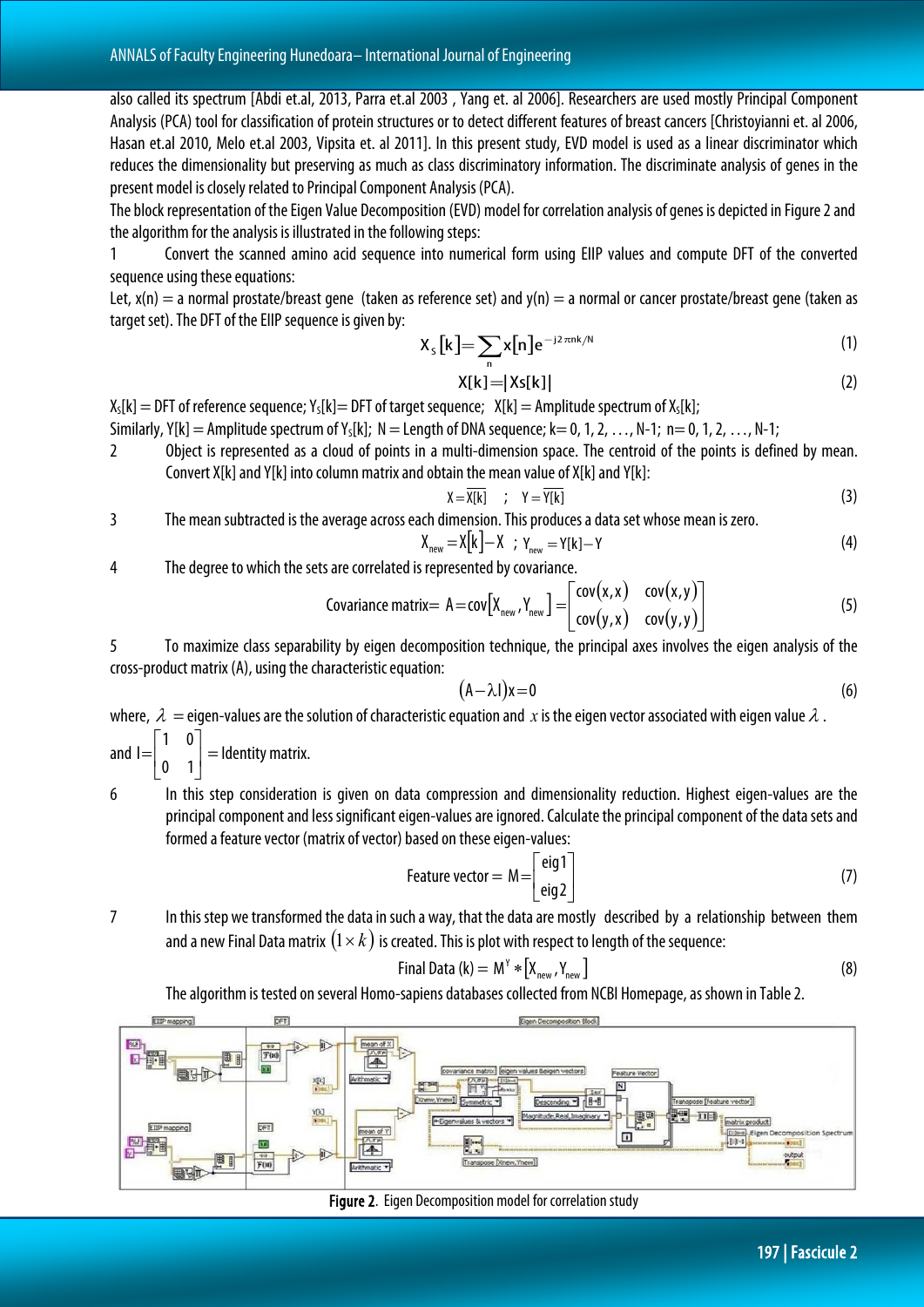|                        | Table 2. Healthy and Cancerous breast, prostate and colon Homo-sapiens sample genes |                                                                                                                 |  |  |  |  |  |  |  |  |
|------------------------|-------------------------------------------------------------------------------------|-----------------------------------------------------------------------------------------------------------------|--|--|--|--|--|--|--|--|
| <b>Gene Type</b>       |                                                                                     | <b>Accession Number</b>                                                                                         |  |  |  |  |  |  |  |  |
| <b>Breast</b>          | Normal                                                                              | NM013375.3, NM015407.4, NM015423.2, NM021243.2, NM024666.4, NM024684.2, NM032548.3, NM148912.2                  |  |  |  |  |  |  |  |  |
| Gene                   | l Cancer                                                                            | AF012108.1, AF041259.1, AF126008.1, AF308285.1, AY273801.1, NM000059.3, NM007297.3, NM007300.3                  |  |  |  |  |  |  |  |  |
| <b>Prostate</b> Normal |                                                                                     | AF224278.1, AF331165.1, AF462605.1, M15885.1, M24543.1, M24902.1, NM 007003.2, NM 005984.3                      |  |  |  |  |  |  |  |  |
| Gene                   | Cancer                                                                              | AAQ08976.1, AF304370.1, AF338650.1, AF455138.1, AY008445.1, FJ649644.1, NP001035756.1, NP001231873.1            |  |  |  |  |  |  |  |  |
| Colon                  | Normal                                                                              | NM_012278.1, NM_024533.4, NM_030754.4, NM_032044.3, NM_138937.2, NM_001127380.2, NM_001159352.1, NM_001159353.1 |  |  |  |  |  |  |  |  |
| Gene                   | Cancer                                                                              | AB489153.1, AF250731.1, AY217549.1, AY581148.1, NM_031941.3, NM_182762.3, NM_001161345.1, NM_001278623.1        |  |  |  |  |  |  |  |  |

#### 3. RESULTS AND DISCUSSIONS

In this study, initially the authors consider three different types of Homo-sapiens cancer genes breast, prostate and colon. The correlation coefficients obtained from covariance matrix is not varying sufficiently over the different class to differentiate. Eigen decomposition analysis is applied after covariance matrix computation to maximize separability between two classes and a feature vector is computed. The feature vector is used as indicator to discriminate cancer and healthy genes. In this Eigen Value Decomposition (EVD) model, feature vectors have been calculated between (8 healthy  $\times$  8 healthy) breast genes and (8 healthy  $\times$ 8 cancer) breast genes; (8 healthy  $\times$  8 healthy) prostate genes and (8 healthy  $\times$  8 cancer) prostate genes and (8 healthy  $\times$  8 healthy) colon genes and (8 normal  $\times$  8 cancer) colon genes. EVD analysis shows all positive feature vectors, when healthy genes of one accession number compared with healthy genes of other accession number.

Therefore, the correlation between them is high or they are similar genes. Whereas when healthy genes compared with the cancerous genes, in case of breast genes out of 64 combinations, 61 show negative value and in case of prostate and colon genes out of 64 combinations, 63 shows negative value means they are orthogonal or uncorrelated samples. Four cross correlation out of 192 cross correlation matrix show unexpected value means total error is only near about 2.6% in this present study. The model proposed in this article will be suitable for preliminary prediction of cancer and healthy genes. The algorithm is tested in Lab VIEW 2012 environment [http://india.ni.com/]. The correlation coefficients obtained from this model for breast healthy vs. healthy and breast healthy vs. cancer genes and prostate healthy vs. healthy and prostate healthy vs. cancer genes and colon healthy vs. healthy and colon healthy vs. cancer genes are depicted in respectively Tables 3-5, Tables 6-8. Due to space constraint, only some of the simulated plots for the EVD analysis are displayed in Figure 3 to Figure 8.

|               |            |            |            | <b>HEALTHY</b> |            | . .        |            |            |
|---------------|------------|------------|------------|----------------|------------|------------|------------|------------|
| Accession no. | NM013375.3 | NM015407.4 | NM015423.2 | NM021243.2     | NM024666.4 | NM024684.2 | NM032548.3 | NM148912.2 |
| NM013375.3    | 0.06       | 0.05       | 0.06       | 0.05           | 0.06       | 0.06       | 0.06       | 0.06       |
| NM015407.4    | 0.05       | 0.05       | 0.05       | 0.04           | 0.05       | 0.05       | 0.05       | 0.06       |
| NM015423.2    | 0.06       | 0.05       | 0.06       | 0.05           | 0.06       | 0.06       | 0.06       | 0.06       |
| NM021243.2    | 0.05       | 0.04       | 0.05       | 0.05           | 0.05       | 0.05       | 0.06       | 0.05       |
| NM024666.4    | 0.06       | 0.05       | 0.06       | 0.05           | 0.06       | 0.06       | 0.06       | 0.06       |
| NM024684.2    | 0.06       | 0.05       | 0.06       | 0.05           | 0.061      | 0.05       | 0.06       | 0.06       |
| NM032548.3    | 0.06       | 0.05       | 0.06       | 0.06           | 0.06       | 0.06       | 0.06       | 0.06       |
| NM148912.2    | 0.06       | 0.05       | 0.06       | 0.05           | 0.06       | 0.06       | 0.06       | 0.06       |

Table 3. Correlation between breast healthy vs. breast healthy genes

Table 4. Correlation between breast healthy vs. breast cancerous genes

|        | <b>CANCER</b> |            |            |            |            |            |           |          |           |  |  |  |
|--------|---------------|------------|------------|------------|------------|------------|-----------|----------|-----------|--|--|--|
|        | Accession no. | AF012108.1 | AF041259.1 | AF126008.1 | AF308285.1 | AY273801.1 | NM000059. | NM007297 | NM007300. |  |  |  |
| Н<br>A | NM013375.3    | $-0.07$    | $-0.07$    | $-0.07$    | $-0.07$    | $-0.0$     | $-0.07$   | $-0.075$ | $-0.07$   |  |  |  |
|        | NM015407.4    | $*$ *0.06  | $**0.05$   | $**0.05$   | $-0.05$    | $-0.06$    | $-0.06$   | $-0.06$  | $-0.06$   |  |  |  |
|        | NM015423.2    | $-0.07$    | $-0.07$    | $-0.07$    | $-0.07$    | $-0.07$    | $-0.07$   | $-0.07$  | $-0.07$   |  |  |  |
|        | NM021243.2    | $-0.06$    | $-0.06$    | $-0.06$    | $-0.06$    | $-0.07$    | $-0.06$   | $-0.06$  | $-0.06$   |  |  |  |
|        | NM024666.4    | $-0.07$    | $-0.06$    | $-0.07$    | $-0.06$    | $-0.07$    | $-0.07$   | $-0.07$  | $-0.07$   |  |  |  |
|        | NM024684.2    | $-0.06$    | $-0.06$    | $-0.06$    | $-0.06$    | $-0.06$    | $-0.07$   | $-0.06$  | $-0.06$   |  |  |  |
|        | NM032548.3    | $-0.07$    | $-0.07$    | $-0.07$    | $-0.07$    | $-0.07$    | $-0.07$   | $-0.07$  | $-0.07$   |  |  |  |
|        | NM148912.2    | $-0.06$    | $-0.06$    | $-0.06$    | $-0.06$    | $-0.06$    | $-0.07$   | $-0.07$  | $-0.07$   |  |  |  |

\*\* marks denote the positive outputs instead of negative outputs i.e. error.

Table 5. Correlation between prostate healthy vs. prostate healthy genes

|            |            |         |        | THY<br>HEAL |           |           |           |               |  |
|------------|------------|---------|--------|-------------|-----------|-----------|-----------|---------------|--|
| NM007003.2 | NM005984.3 | M24902. | M24543 | M15885.1    | AF462605. | AF331165. | AF224278. | Accession no. |  |
| 0.06       | 0.06       | 0.06    | 0.06   | 0.06        | 0.06      | 0.06      | 0.06      | AF224278.1    |  |
| 0.06       | 0.06       | 0.06    | 0.06   | 0.06        | 0.06      | 0.06      | 0.06      | AF331165.1    |  |
| 0.06       | 0.06       | 0.06    | 0.06   | 0.06        | 0.06      | 0.06      | 0.06      | AF462605.     |  |
| 0.06       | 0.06       | 0.06    | 0.06   | 0.06        | 0.06      | 0.06      | 0.06      | M15885.1      |  |
| 0.06       | 0.06       | 0.06    | 0.06   | 0.06        | 0.06      | 0.06      | 0.06      | M24543.1      |  |
| 0.06       | 0.06       | 0.06    | 0.06   | 0.06        | 0.06      | 0.06      | 0.06      | M24902.1      |  |
| 0.06       | 0.05       | 0.06    | 0.05   | 0.06        | 0.06      | 0.06      | 0.06      | NM005984.3    |  |
| 0.06       | 0.06       | 0.06    | 0.06   | 0.06        | 0.06      | 0.06      | 0.06      | NM007003.2    |  |
|            |            |         |        |             |           |           |           |               |  |

l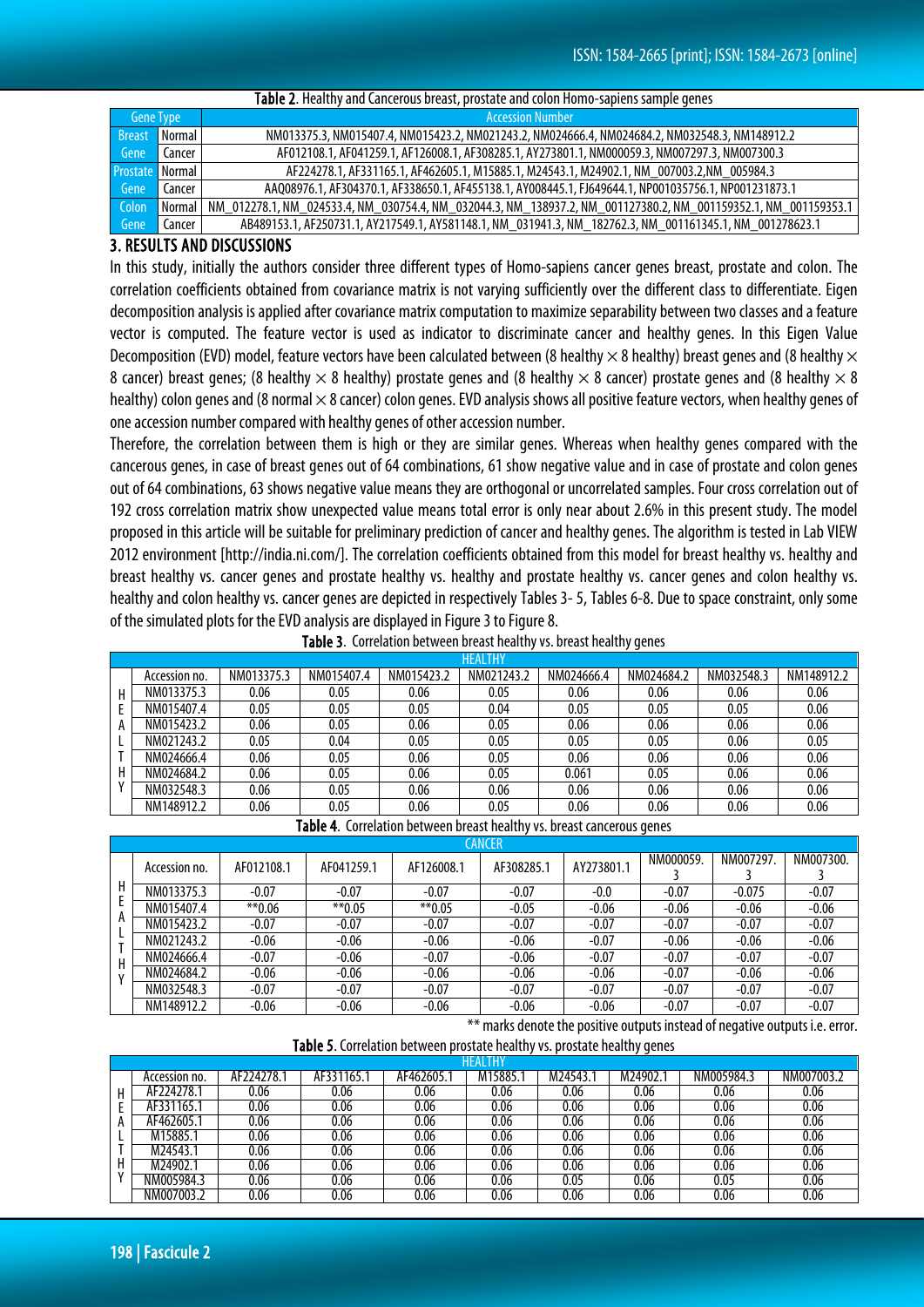|              |               |            |            |            | <b>CANCER</b> |            |            |               |               |
|--------------|---------------|------------|------------|------------|---------------|------------|------------|---------------|---------------|
|              | Accession no. | AA008976.1 | AF304370.1 | AF338650.1 | AF455138.1    | AY008445.1 | FJ649644.1 | NP001035756.1 | NP001231873.1 |
| H.           | AF224278.1    | $-0.06$    | $-0.06$    | $-0.06$    | $-0.06$       | $-0.06$    | $-0.06$    | $-0.06$       | $-0.06$       |
|              | AF331165.1    | $-0.06$    | $-0.06$    | $-0.06$    | $-0.06$       | $-0.06$    | $-0.06$    | $-0.06$       | $-0.06$       |
| $\mathsf{A}$ | AF462605.1    | $-0.06$    | $-0.06$    | $-0.06$    | $-0.06$       | $-0.06$    | $-0.06$    | $-0.06$       | $-0.06$       |
|              | M15885.1      | $-0.06$    | $-0.06$    | $-0.06$    | $-0.06$       | $-0.06$    | $-0.06$    | $-0.06$       | $-0.06$       |
|              | M24543.1      | $-0.06$    | $-0.06$    | $-0.06$    | $-0.063$      | $-0.06$    | $-0.06$    | $-0.06$       | $-0.06$       |
| H            | M24902.1      | $-0.06$    | $-0.06$    | $-0.06$    | $-0.06$       | $-0.06$    | $-0.06$    | $-0.06$       | $-0.06$       |
|              | NM005984.3    | $-0.05$    | $-0.06$    | $-0.06$    | $-0.05$       | $-0.05$    | $*$ 0.06   | $-0.05$       | $-0.05$       |
|              | NM007003.2    | $-0.06$    | $-0.06$    | $-0.06$    | $-0.06$       | $-0.06$    | $-0.06$    | $-0.06$       | $-0.06$       |

#### j Table 6. Correlation between prostate healthy vs. prostate cancerous genes

\*\* marks denote the positive outputs instead of negative outputs i.e. error. Table 7. Correlation between colon healthy vs. colon healthy genes

|   | <b>HEALTHY</b>                                      |       |      |                                                             |      |      |      |      |                                        |  |  |  |
|---|-----------------------------------------------------|-------|------|-------------------------------------------------------------|------|------|------|------|----------------------------------------|--|--|--|
|   | Accession no.                                       |       |      | NM 012278.1 NM 024533.4 NM 030754.4 NM 032044.3 NM 138937.2 |      |      |      |      | NM 001127380 NM 001159352 NM 001159353 |  |  |  |
|   |                                                     |       |      |                                                             |      |      |      |      | $\cdot$ I                              |  |  |  |
| H | NM 012278.1                                         | 0.06  | 0.06 | 0.06                                                        | 0.06 | 0.06 | 0.06 | 0.06 | 0.06                                   |  |  |  |
|   | NM 024533.4                                         | 0.061 | 0.06 | 0.06                                                        | 0.06 | 0.06 | 0.06 | 0.06 | 0.06                                   |  |  |  |
| A | NM 030754.4                                         | 0.06  | 0.06 | 0.06                                                        | 0.06 | 0.06 | 0.06 | 0.06 | 0.06                                   |  |  |  |
|   | NM 032044.3                                         | 0.06  | 0.06 | 0.06                                                        | 0.06 | 0.06 | 0.06 | 0.06 | 0.06                                   |  |  |  |
| н | NM 138937.2                                         | 0.06  | 0.06 | 0.06                                                        | 0.06 | 0.06 | 0.06 | 0.06 | 0.06                                   |  |  |  |
|   | NM 001127380.2                                      | 0.06  | 0.06 | 0.06                                                        | 0.06 | 0.06 | 0.06 | 0.06 | 0.06                                   |  |  |  |
|   | NM 001159352.1                                      | 0.06  | 0.06 | 0.06                                                        | 0.06 | 0.06 | 0.06 | 0.06 | 0.06                                   |  |  |  |
|   | NM 001159353.1                                      | 0.06  | 0.06 | 0.06                                                        | 0.06 | 0.06 | 0.06 | 0.06 | 0.06                                   |  |  |  |
|   | .<br>$\mathbf{1}$ and $\mathbf{1}$ and $\mathbf{1}$ |       |      |                                                             |      |      |      |      |                                        |  |  |  |

Table 8. Correlation between colon healthy vs. colon cancerous genes

|    |                |            |            |         | <b>CANCER</b> |         |          |                                                                      |                |
|----|----------------|------------|------------|---------|---------------|---------|----------|----------------------------------------------------------------------|----------------|
|    | Accession no.  | AB489153.1 | AF250731.1 |         |               |         |          | AY217549.1   AY581148.1   NM 031941.3   NM 182762.3   NM 001161345.1 | NM 001278623.1 |
| H  | NM 012278.1    | $-0.06$    | $-0.06$    | $-0.06$ | $-0.06$       | $-0.06$ | $-0.06$  | $*$ $*$ 0.06                                                         | $-0.06$        |
|    | NM 024533.4    | $-0.07$    | $-0.07$    | $-0.06$ | $-0.07$       | $-0.07$ | $-0.07$  | $-0.07$                                                              | $-0.07$        |
| A  | NM 030754.4    | $-0.07$    | $-0.07$    | $-0.07$ | $-0.07$       | $-0.07$ | $-0.07$  | $-0.07$                                                              | $-0.07$        |
|    | NM 032044.3    | $-0.07$    | $-0.07$    | $-0.07$ | $-0.07$       | $-0.07$ | $-0.07$  | $-0.07$                                                              | $-0.07$        |
|    | NM 138937.2    | $-0.07$    | $-0.07$    | $-0.07$ | $-0.07$       | $-0.07$ | $-0.07$  | $-0.07$                                                              | $-0.07$        |
| H. | NM 001127380.2 | $-0.07$    | $-0.07$    | $-0.07$ | $-0.07$       | $-0.07$ | $-0.07$  | $-0.07$                                                              | $-0.07$        |
|    | NM 001159352.1 | $-0.07$    | $-0.07$    | $-0.07$ | $-0.07$       | $-0.07$ | $-0.077$ | $-0.07$                                                              | $-0.07$        |
|    | NM 001159353.1 | $-0.07$    | $-0.07$    | $-0.07$ | $-0.07$       | $-0.07$ | $-0.07$  | $-0.07$                                                              | $-0.07$        |



\*\* marks denote the positive outputs instead of negative outputs i.e. error.

Figure 3. (a) DFT of x(n), DFT of y(n) and EVD of NM\_013375.3 (breast healthy) vs. NM\_015407.4 (breast healthy). (b) DFT of x(n), DFT of y(n) and EVD of NM\_013375.3 (breast healthy) vs. NM\_007300.3 (breast cancer).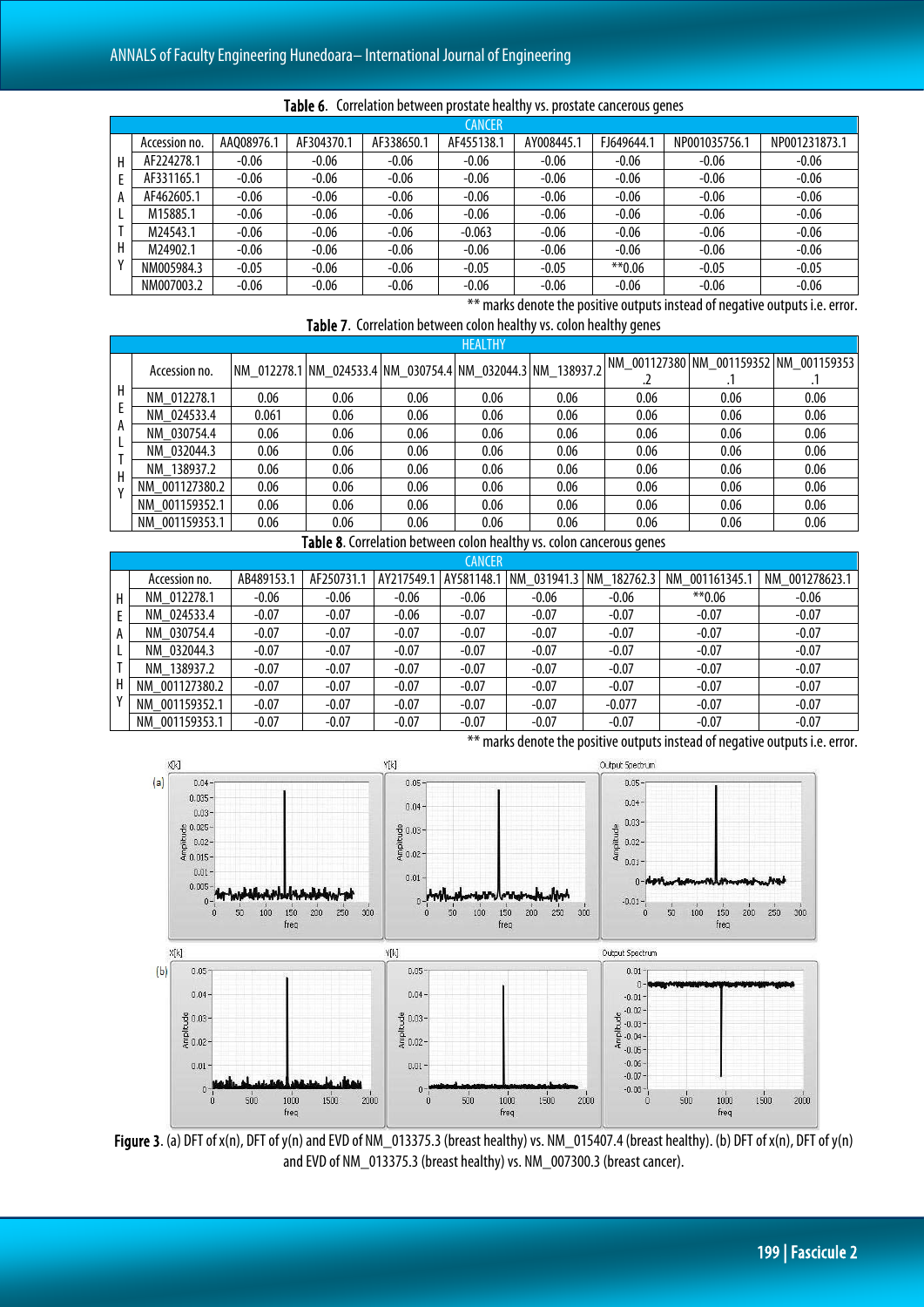

Figure 4. (a) DFT of x(n), DFT of y(n) and EVD of NM015423.2 (breast healthy) vs. NM021243.2 (breast healthy). (b) DFT of x(n), DFT of y(n) and EVD of NM015423.2 (breast healthy) vs. M007297.3 (breast cancer).



Figure 5. (a) DFT of x(n), DFT of y(n) and EVD of AF224278.1 (prostate healthy) vs. AF331165.1 (prostate healthy). (b) DFT of x(n), DFT of y(n) and EVD of AF224278.1 (prostate healthy) vs. AAQ08976.1 (prostate cancer).



Figure 6. (a) DFT of x(n), DFT of y(n) and EVD of M24543.1 (prostate healthy) vs. M24902.1 (prostate healthy). (b) DFT of x(n), DFT of y(n) and EVD of M24543.1 (prostate healthy) vs. AY008445.1 (prostate cancer).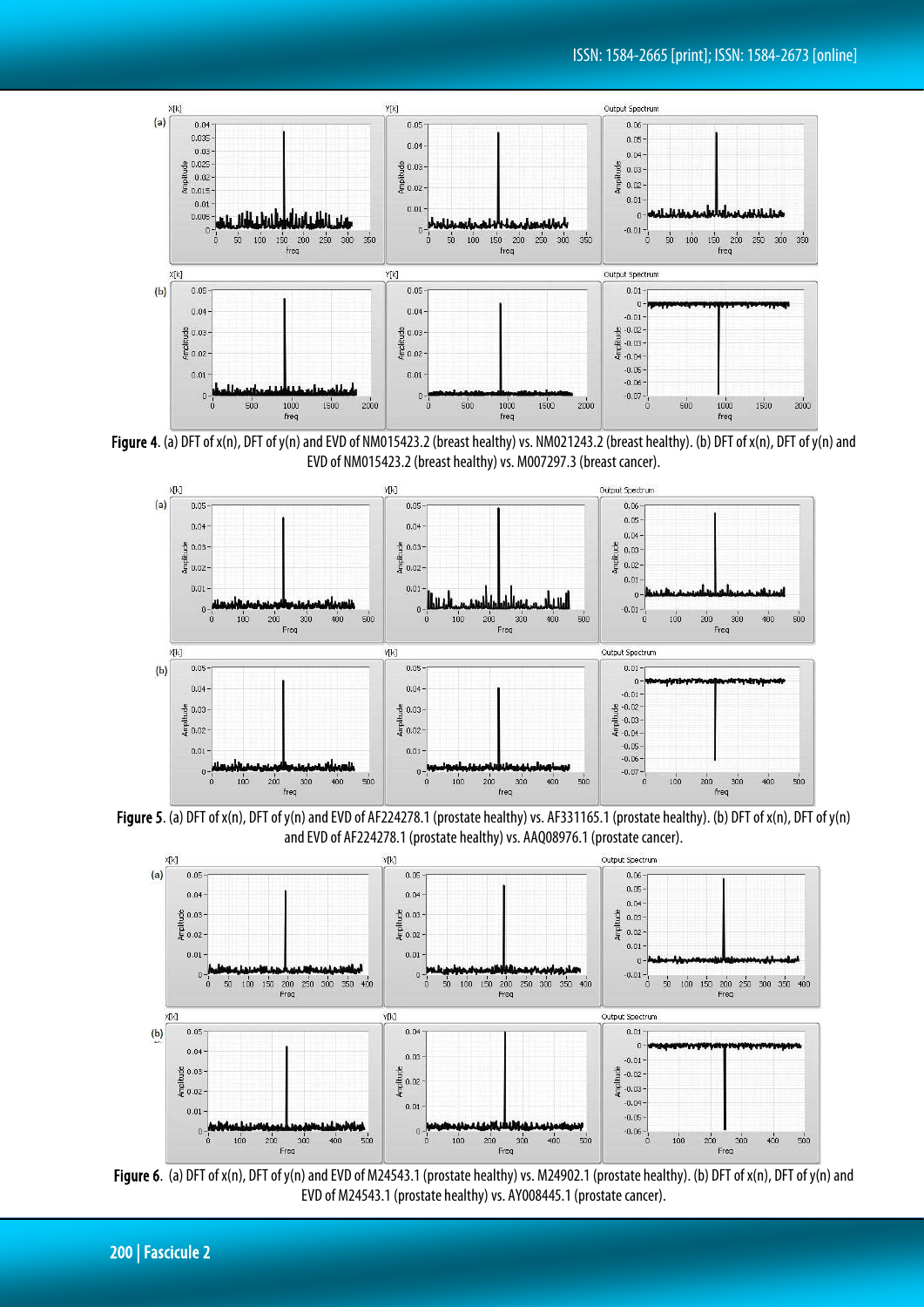

Figure 7. (a) DFT of  $x(n)$ , DFT of  $y(n)$  and EVD of NM 012278.1 (colon healthy) vs. NM 012278.1 (colon healthy). (b) DFT of  $x(n)$ , DFT of  $y(n)$ and EVD of NM\_012278.1 (colon healthy) vs. AB489153.1 (colon cancer).



y(n) and EVD of NM\_001159353.1 (colon healthy) vs. NM\_031941.3 (colon cancer).

#### 4. CONCLUSIONS

Nowadays Genomics research is not only limited to wet smelly laboratory. Soft databases are available in public domain (NCBI); scientist from different fields may use their expertise for analysis and diagnosis of genetic diseases. Rapid and effective differentiation between healthy and cancer genes is an important challenge for diagnosis and treatment of cancers and different stages of cancer genes. EIIP based Fourier spectra of genes is considered in the EVD model for classification into healthy and cancer genes. The EVD model in this article is tested successfully on breast, prostate and colon genes. This model driven approach can be used as an indicator to sort out disease genes from a large set of genes. The EVD spectrum promise preliminary detection and prediction of genetic abnormalities of genes. In future we plan to explore further studies on classification of different types of cancer genes.

#### ACKNOWLEDGMENTS

The first author would like to acknowledge the Center for Research in Nanoscience and Nanotechnology (CRNN), University of Calcutta, for providing her scholarship.

#### REFERENCES

- [1.] A P. John InstituteforCancer Research paper on Controlled Amino Acid Therapy (CAAT) works, [online], http://www.apjohncancerinstitute.org (Accessed 30 November 2013).
- [2.] Alberts, B; Bray, D; Johnson, A; Lewis, J; Raff, M; Roberts, K and Walter, P: Essential cell biology, Edition (2), New York, Garland Publishing Inc., 1998.
- [3.] Anastassiou, D: Genomic Signal Processing, Signal Processing Magazine IEEE, volume(18), 8-20, 2001.